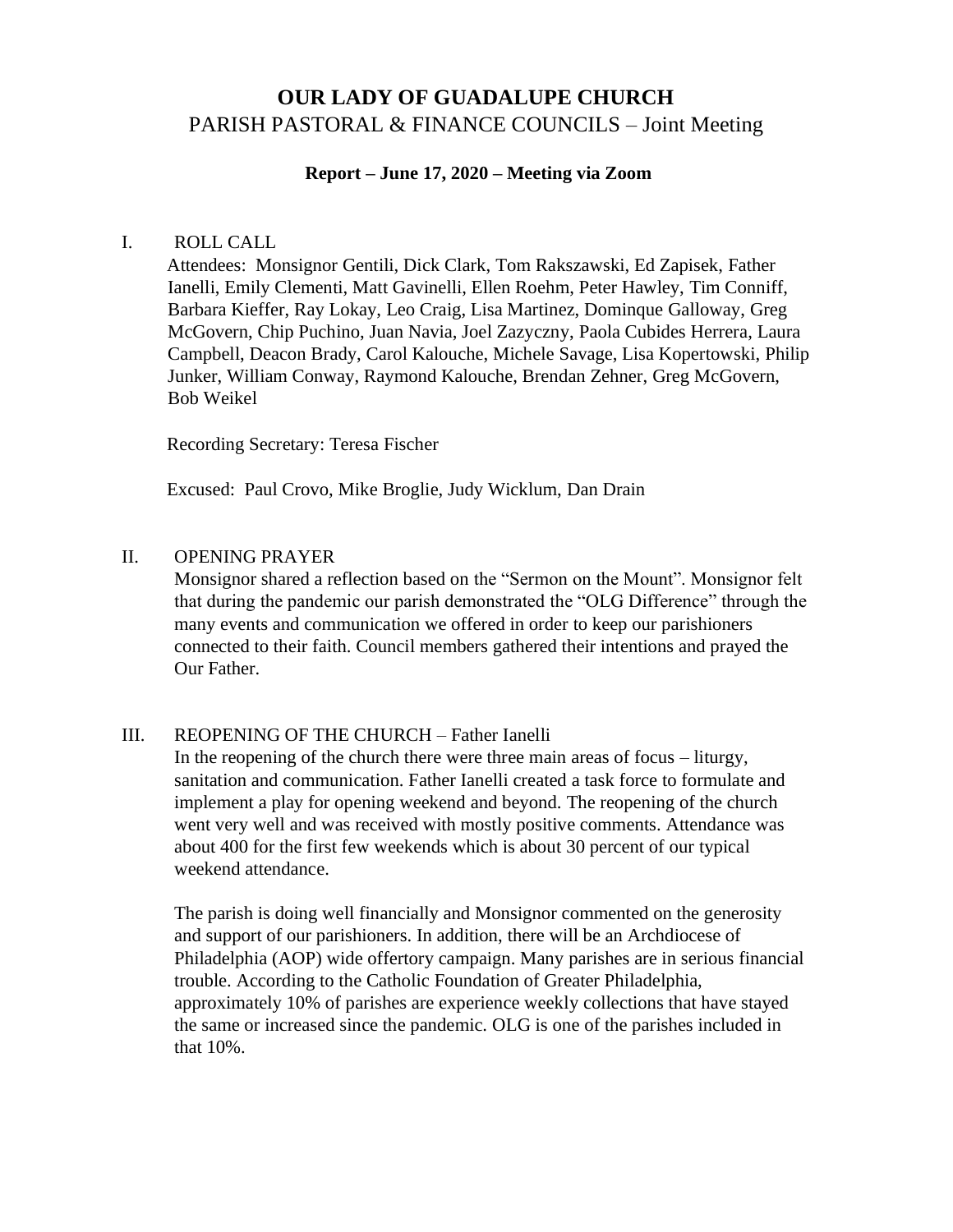- IV. HISPANIC OUTREACH Paola Cubides Herrera The main focus of the Hispanic Ministry during the pandemic is communicating to the ministry members. A SUMMARY IS ATTACHED.
- V. EVANGELIZATION SUBCOMMITTEE UPDATE Deacon Brady The subcommittee had a productive meeting last night. They discussed options for this fall and the first half of 2021. The team will focus on two initiatives. The first initiative is a general preaching series on "everyday spirituality" and an effort to reconnect to people that have joined us online. The second focus will be a series on "living as a missionary disciple from the USCCB" which will be targeted to those who are interested in being evangelizers.
- VI. RELIGIOUS EDUCATION/ADULT FAITH FORMATION UPDATE Daniel Drain was not present at the meeting. AN UPDATE IS ATTACHED TO MINUTES
- VII. FINANCE COMMITTEE UPDATE Dick Clark and Tom Rakszawski The parish has completed negotiations with Penn Community Bank (PCB) for a rate reset on both loans. PCB is a strategic parish partner. The collaboration between PCB, AOP and OLG was a tremendous group effort. We appreciate having all members of the Parish Finance Council (PFC) approving the rate reduction and full support of the members of the Parish Pastoral Council (PPC). The rates for the two loans will be published in the future.

The Payment Protection Plan (PPP) program has been very helpful to the parish and Tom is prepared to begin the forgiveness application when it is available on the website. OLG received a PPP loan for \$98K.

The weekly offertory success has been an incredible achievement for OLG. Parish communication including Monsignor's video message, the livestreaming of weekend Masses and Daily Mass via Facebook Live, the Holy Week liturgies, the events such as the outdoor Holy Hours and more have helped our parishioners stay connected to our parish. Collections are up 5% over last year and the weekly average is just over \$30K. The parish has seen a significant increase in egiving.

The Legacy Campaign is on hold for now. We need to think about creative ways to raise additional money for this campaign so we can pay off our AOP and PCB loans. We are negotiating with the AOP regarding the assessment of the Legacy Campaign and the Stewardship Campaign Appeal. We anticipate that they will not be assessed.

The parish audit is scheduled for the beginning of August.

The parish has received a proposal to install livestreaming equipment in the church for